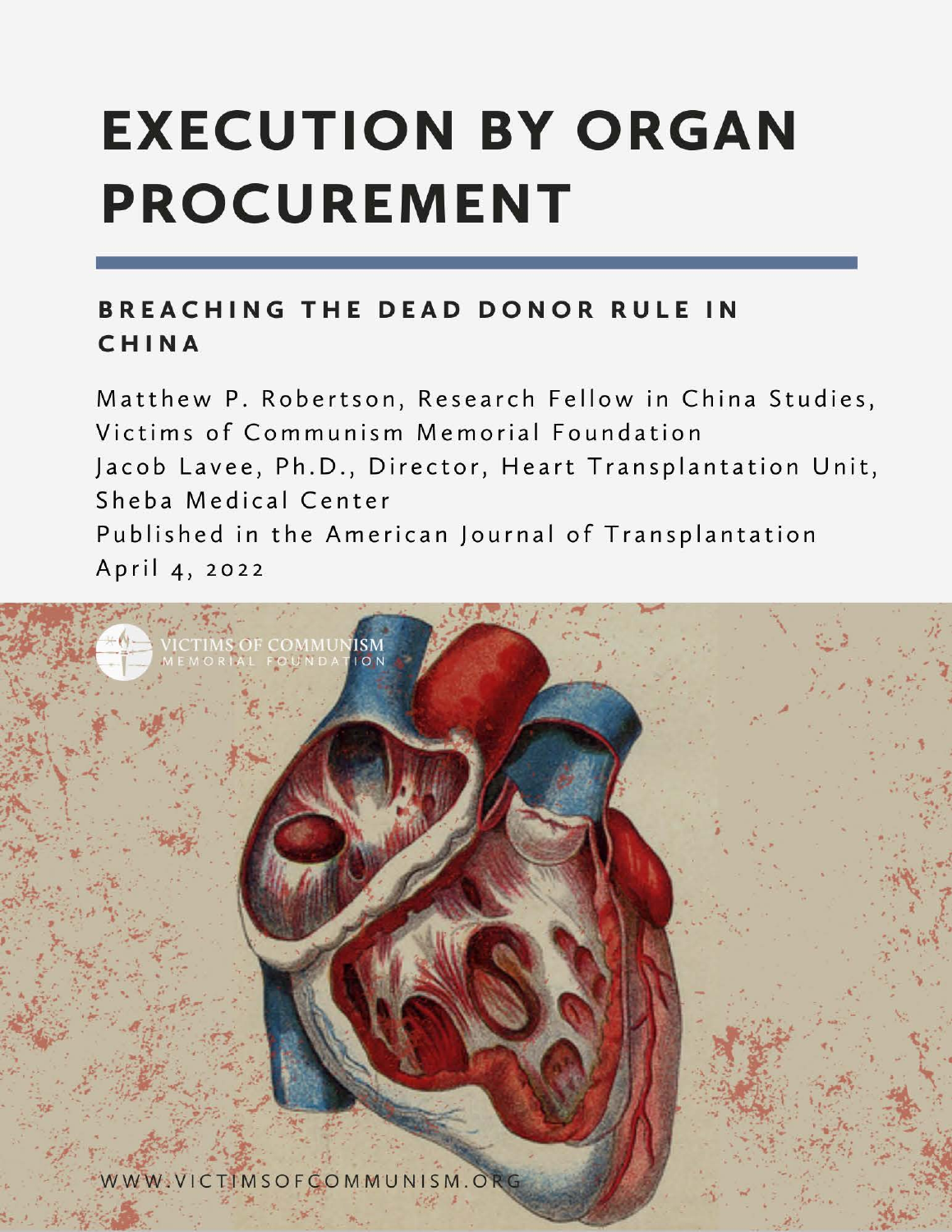#### **ORIGINAL ARTICLE**

#### Check for updates

A.IT

## **Execution by organ procurement: Breaching the dead donor rule in China**

**Matthew P. Robertson<sup>1</sup>** | **Jacob Lavee<sup>2</sup>**

1 Australian National University | Victims of Communism Memorial Foundation, Washington, D.C., USA

2 Heart Transplantation Unit, Leviev Cardiothoracic Center, Sheba Medical Center, Faculty of Medicine, Tel Aviv University, Ramat Gan, Israel

#### **Correspondence**

Jacob Lavee, Heart Transplantation Unit, Leviev Cardiothoracic Center, Sheba Medical Center, Ramat Gan, Israel. Email: [Jacob.Lavee@sheba.health.gov.il](mailto:Jacob.Lavee@sheba.health.gov.il)

#### **Funding information**

This work was supported by the Google Cloud Research Credits program (award GCP19980904), the Australian Government Research Training Program Scholarship, and the Victims of Communism Memorial Foundation.

The dead donor rule is fundamental to transplant ethics. The rule states that organ procurement must not commence until the donor is both dead and formally pronounced so, and by the same token, that procurement of organs must not *cause* the death of the donor. In a separate area of medical practice, there has been intense controversy around the participation of physicians in the execution of capital prisoners. These two apparently disparate topics converge in a unique case: the intimate involvement of transplant surgeons in China in the execution of prisoners via the procurement of organs. We use computational text analysis to conduct a forensic review of 2838 papers drawn from a dataset of 124 770 Chinese-language transplant publications. Our algorithm searched for evidence of problematic declarations of brain death during organ procurement. We find evidence in 71 of these reports, spread nationwide, that brain death could not have properly been declared. In these cases, the removal of the heart during organ procurement must have been the proximate cause of the donor's death. Because these organ donors could only have been prisoners, our findings strongly suggest that physicians in the People's Republic of China have participated in executions by organ removal.

#### **KEYWORDS**

clinical research/practice, donors and donation: donation after brain death (DBD), ethics, ethics and public policy, law/legislation, organ procurement, organ procurement and allocation, qualitative research, social sciences, surgical technique

#### **1**  | **INTRODUCTION**

A core value in medical ethics is the principle of 'do no harm,' famously captured in the Hippocratic Oath. This principle motivates two widespread professional medical prohibitions: the dead donor rule (DDR), which forbids the procurement of vital transplant organs from living donors, $1,2$  and the injunction against physician participation in executions. $3,4$ 

These two prohibitions are adhered to throughout most of the world: Transplant doctors typically procure organs from free and voluntary donors who have died of natural causes; most countries do not carry out capital punishment.<sup>5,6</sup> Very few countries, even those retaining capital punishment, allow organ donation from condemned individuals.<sup>7</sup>

But how should we understand the physician's role in a context where executed prisoners are the primary source of transplant

#### **Abbreviations:** BDD, brain death declaration; DDR, dead donor rule.

This is an open access article under the terms of the [Creative Commons Attribution-NonCommercial](http://creativecommons.org/licenses/by-nc/4.0/) License, which permits use, distribution and reproduction in any medium, provided the original work is properly cited and is not used for commercial purposes.

© 2022 The Authors. *American Journal of Transplantation* published by Wiley Periodicals LLC on behalf of The American Society of Transplantation and the American Society of Transplant Surgeons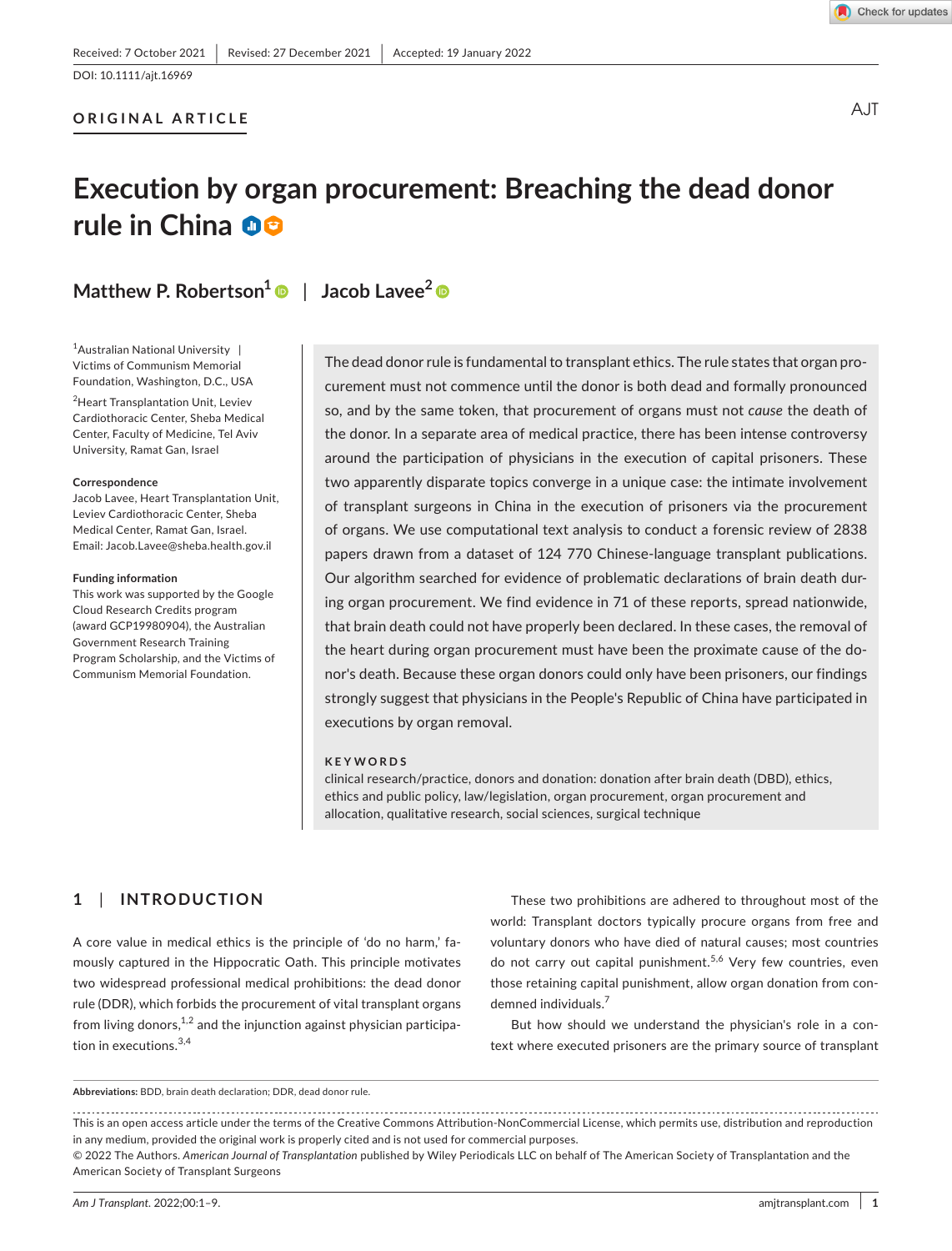AJT

organs? Might the transplant surgeon become the *de facto* executioner? Evidence suggestive of such behavior has emerged over many years from the People's Republic of China (PRC).<sup>8-14</sup> To investigate these reports, this paper uses computational methods to examine 2838 Chinese transplant-related medical papers published in scientific journals, systematically collecting data and testing hypotheses about this practice. By scrutinizing the clinical procedures around intubation and ventilation of donors, declaration of brain death, and commencement of organ procurement surgery, we contribute substantial new evidence to questions about the role of PRC physicians in state executions.

#### **1.1**  | **Background on human organ transplantation in the PRC**

From the 1980s to the present, the PRC developed one of the largest transplantation systems in the world based primarily on organs from prisoners, supplied by the state's security and judicial system.<sup>15-18</sup> This practice has been condemned by international medical organizations.<sup>19</sup> The state regards both the number of judicial executions and the true number of transplants as official secrets.<sup>20,21</sup> The identity of all prisoner donors is also unknown, and controversy has long centered on whether non-condemned political prisoners like Falun Gong practitioners and Uyghur Muslims have been used as an organ source. $^{22}$ 

In the medical literature, China is thought to be the second-largest transplant country in the world as measured by absolute transplant volume, behind the United States.<sup>23,24</sup> According to human rights researchers however, China performs even more transplants than the United States (which reported over 39 000 in 2020). $22,25$  PRC hospitals continue to advertise transplant waiting times of weeks, whereas wait times in the United States are measured in months and years.<sup>26</sup> Hospitals continue to advertise organs to transplant tourists with websites in English, Russian, and Arabic.<sup>27</sup> Chinese authorities now say they will be performing 50 000 transplants by 2023-allegedly all from voluntary donors.<sup>28</sup> If this transpires, China will be operating the most successful and rapidly growing voluntary transplant program in the world. But Chinese governmental accounts of its organ transplantation sector are often contradictory, and the state has published confusing and demonstrably manipulated datasets to the international community.<sup>29</sup>

#### **1.2**  | **Prisoners as organ donors**

The data we rely on in this paper involves transplant surgeries from 1980 to 2015. During this period, there was no voluntary donation system and very few voluntary donors. According to three official sources, including the current leader of the transplant sector, the number of voluntary (i.e., non-prisoner) organ donors in China cumulatively as of 2009 was either 120 or  $130,30-32$  representing only about 0.3% of the 120 000 organs officially reported to be transplanted during the same period (on the assumption that each

voluntary donor gave three organs).18,33,34 The leader of China's transplant sector wrote in 2007 that effectively 95% of all organ transplants were from prisoners.<sup>35</sup> According to official statements, it was only in 2014 that a national organ allocation system could be used by citizens.<sup>36</sup>

The papers we examine typically do not say anything about the donors' identity and do not identify the donors as prisoners. However, based on the above official statements, it logically follows that almost all the organ transplants in the papers we consider must have been from prisoners. Presumably this includes both death row prisoners and prisoners of conscience.<sup>22</sup> The question remains as to how they were executed, and the role of transplant surgeons and other medical workers in that process.

#### **1.3**  | **The challenge of ethically procuring hearts and lungs from prisoners**

Hearts and lungs have been chosen for this analysis because their procurement typically entails donors whose hearts are still beating. Under the DDR, ethical procurement of vital organs from heartbeating donors requires the donor to be brain dead. In countries with hospital-based donation systems, brain death is commonly due to stroke, head trauma, or other causes, and is certified prior to procurement. The PRC does not have a brain death law, but Chinese transplant clinicians have published extensively on the topic since the 1980s, translating and discussing definitions and operationalizations of brain death in Japan, England, and the United States. 37-40

It is unclear how the DDR might apply in cases where vital organs are procured from prisoners. China provides no information about whether, or how, the prisoner-cum-donor is rendered brain dead in preparation for procurement.

Procuring vital organs from prisoners demands close cooperation between the executioner and the transplant team. The state's role is to administer death, while the physician's role is to procure a viable organ. If the execution is carried out without heed to the clinical demands of the transplant, the organs may be spoiled. Yet if the transplant team becomes too involved, they risk becoming the executioners.

Our concern is whether the transplant surgeons establish first that the prisoners are dead before procuring their hearts and lungs. This translates into two empirical questions: (1) Is the donor intubated only after they are pronounced brain dead? And (2) Is the donor intubated by the procurement team as part of the procurement operation? If either were affirmative the declaration of brain death could not have met internationally accepted standards because brain death can only be determined on a fully ventilated patient. Rather, the cause of death would have been organ procurement.

#### **2**  | **METHODS**

Our data sources for this project were Chinese-language medical papers published in scientific journals. Such papers are available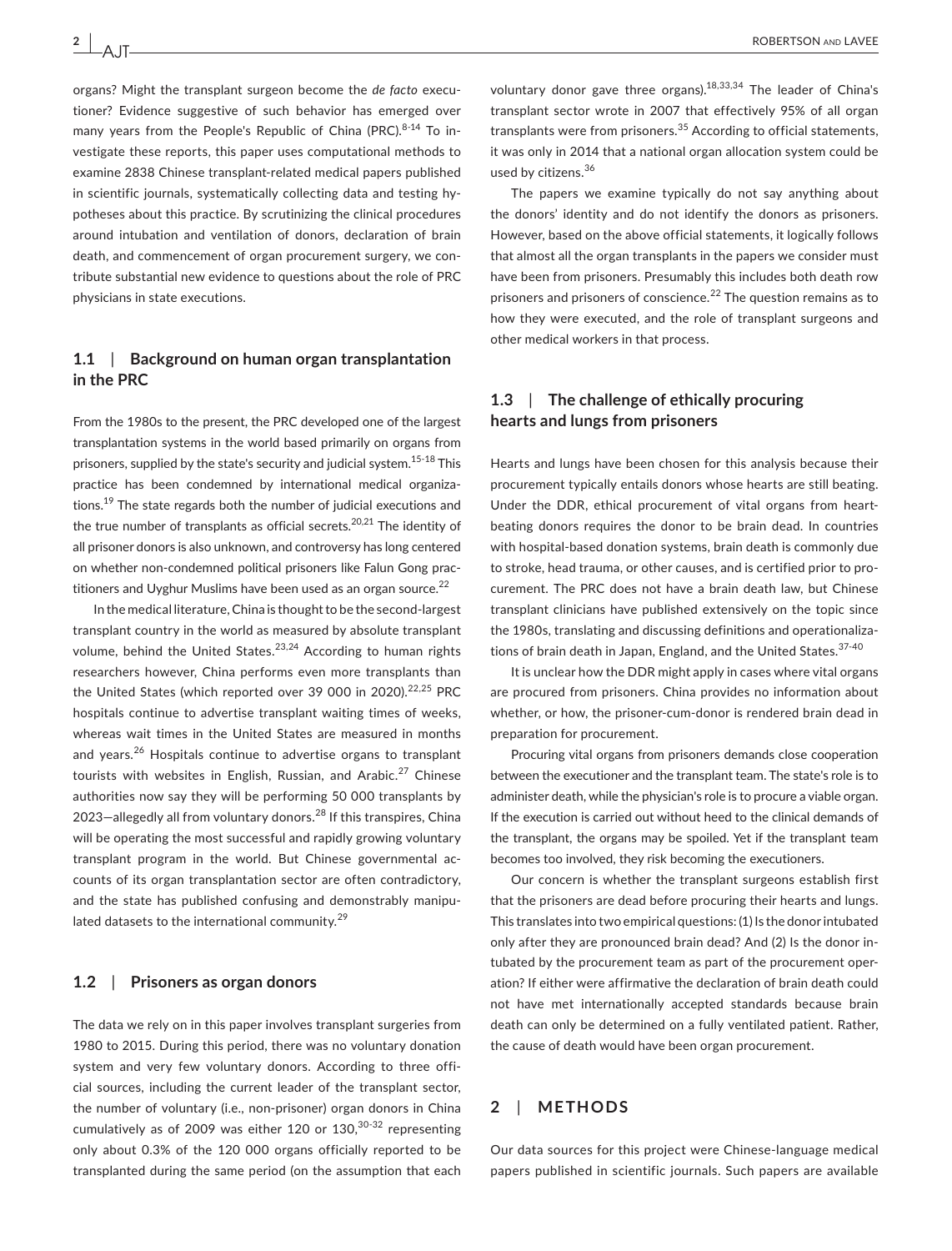online and through subscription to academic and commercial databases.

The code for cleaning, searching, and extracting the text was written in the R statistical programming language by the lead author (MPR), a former interpreter and translator from Chinese. The code and replication files—pdf and txt files of the Chinese-language clinical reports, the hand-coded xlsx and docx files, processed bib files, and janitorial R code—are hosted on the Harvard Dataverse and GitHub.

#### **2.1**  | **Pilot study**

We first conducted a pilot study using highly targeted keyword searches in commercial and academic Chinese-language scientific databases. These searches and the papers they uncovered are presented in Appendix 1. We qualitatively analyzed and classified the resulting 683 papers, during which we developed a criterion for problematic Brain Death Declaration (BDD), and therefore a probable DDR violation.

We define as problematic any BDD in which the report states that the donor was intubated *after* the declaration of brain death, and/or the donor was intubated *immediately before* organ procurement, as part of the procurement operation, or the donor was ventilated by face mask only.

From this pilot analysis we collected several dozen Chineselanguage text strings associated with BDD. In the main analysis, we used computational text analysis to search for similar strings across a much larger corpus.

#### **2.2**  | **Computational text analysis**

While the pilot study relied on searches in commercial and academic Chinese scientific databases, the main phase of the study involved searching directly through a large local dataset of Chinese-language medical publications. The full dataset comprises 124 770 Chinese transplant-related medical papers collated as part of the lead author's doctoral project. The collection was gathered between late-2018 and October 2020 using dozens of keyword searches for transplant-related terms in several PRC databases, including one that claims 90% coverage of all academic publications in China.

The full dataset covers publications between July 1951 and October 2020. We filtered it for publications from 1980 onwards involving heart and lung transplants from human subjects, leading to a total of 2884 papers. This number was reduced to 2838 after subtracting 46 files for which we could not obtain the full pdf. We converted these 2838 pdfs to plain text files using UNIX commandline utilities and optical-character recognition software.

We then developed a fuzzy string matching algorithm in the R statistical programming language and used it to search across the corpus for language similar to the text strings identified in the pilot phase.

To avoid extensive manual review, we used a stringent cutoff for string similarity. This meant that only papers that included strings with a Jaro–Winkler distance of less than 0.28—that is, very similar—to the curated target strings were included, *and* which included the Chinese term "donor" in the surrounding text. $41$  This reduced the number of papers for clerical review from 2838 to 310.

We then manually reviewed each of these 310 papers, and qualitatively evaluated them against our criteria for problematic BDD, and therefore likely DDR violations. For these, we excerpted the relevant text, extracted author names and institutions from the reference metadata, removed duplicates, and classified them by institution type and location using geocomputation libraries in  $R^{42}$  The relevant excerpts and paper identification data are in Appendix 2. Full references and lists of hospitals and surgeons are available in the project's replication files.

Machine translation was initially used for the problematic BDD excerpts found by our fuzzy matching algorithm. Each translated excerpt was then examined and corrected by the lead author (MPR) and reviewed by two native Chinese speakers familiar with clinical procedures. Both authors then examined, discussed, and coded the papers (with JL relying on translation by MPR).

#### **3**  | **RESULTS**

Our workflow is illustrated in Figure 1 by the modified Preferred Reporting Items for Systematic Reviews and Meta-Analyses (PRISMA) diagram.1

The number of studies with descriptions of problematic BDD was 71, published between 1980 and 2015. Problematic BDD occurred at 56 hospitals (of which 12 were military) in 33 cities across 15 provinces. The geographic spread of these practices is represented in the map of the PRC in Figure 2, with every hospital marked with a red circle. A total of 348 surgeons, nurses, anesthesiologists and other medical workers or researchers were listed as authors on these publications.

The complete list of these 71 papers and excerpts with problematic BDD are in Appendix 2. Examples include:

- 1. "The heart donor was a brain trauma patient. By the time of heart procurement, breathing had ceased. Endotracheal intubation was performed and artificial respiration [established]. The heart beat well. The donor heart was procured ..."<sup>43</sup>
- 2. "The donor was intravenously injected with heparin 3mg/kg 1h before the operation… The heartbeat was weak and the myocardium was purple. After assisted ventilation through tracheal intubation, the myocardium turned red and the heartbeat turned strong… The donor heart was extracted with an incision from the 4th intercostal sternum… This incision is a good choice for field operation where the sternum cannot be sawed open without power."44
- 3. "After donor brain death, tracheal intubation was performed as soon as possible for artificial ventilation. The chest was opened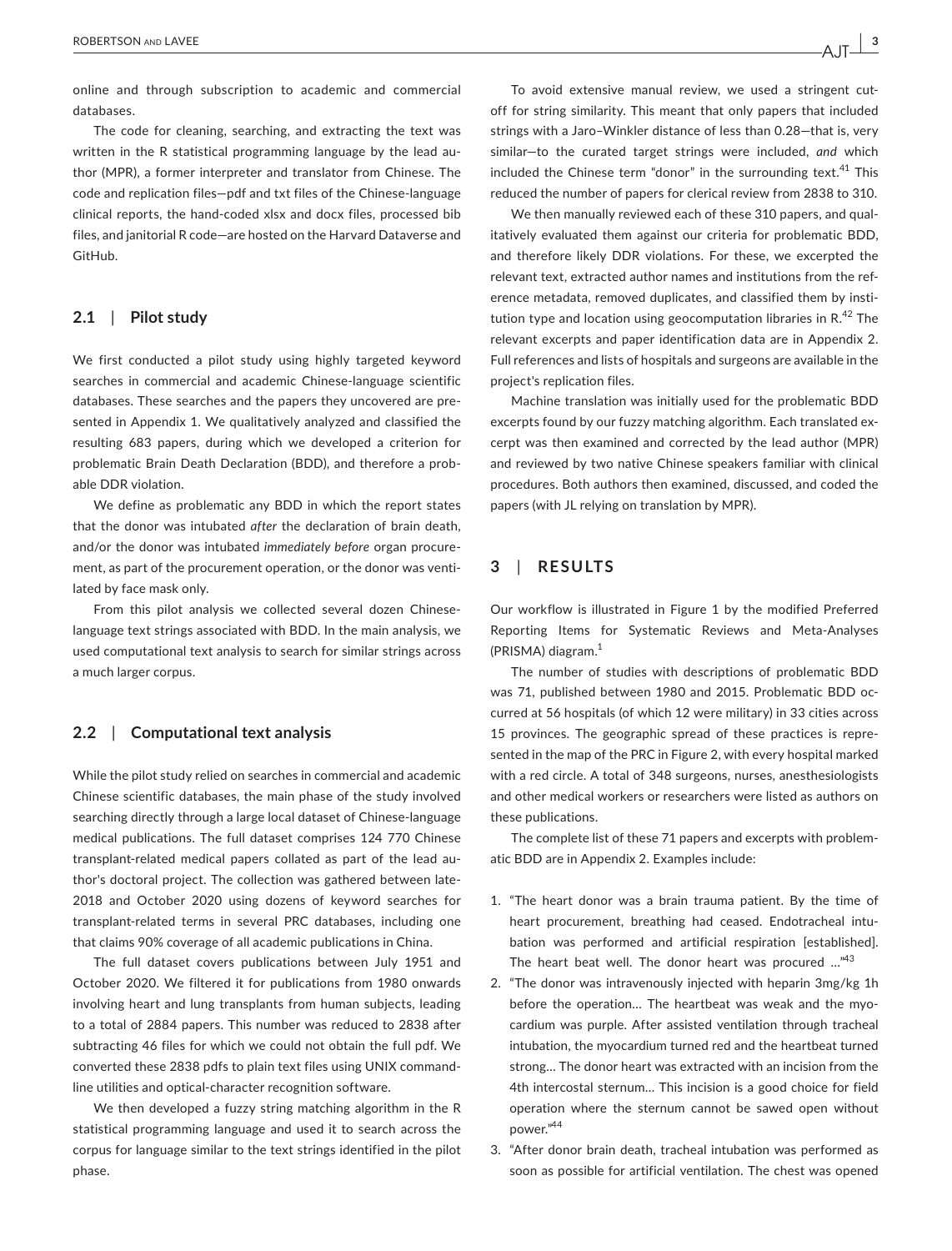**FIGURE 1** PRISMA flow chart



**4 <sup>|</sup>** 

**FIGURE 2** Map of the PRC identifying a national pattern of problematic brain death declarations

quickly, and the ascending aorta and pulmonary artery were infused with cold cardioplegia…"45

- 4. "After the donor was confirmed brain dead the trachea was intubated, artificial respiration was established, rapid median sternal incision…"46
- 5. "2.1 Obtaining and protecting the donor organs. After the donor's whole body is heparinized, donor is supine, endotracheal intubation is performed through the mouth, and the anesthesiologist intermittently gives oxygen to the lungs by manual balloon pressure. Split the breastbone in the middle...."<sup>47</sup>

#### **4**  | **DISCUSSION**

We have documented 71 descriptions of problematic brain death declaration prior to heart and lung procurement. From these reports, we infer that violations of the DDR took place: given that the donors could not have been brain dead before organ procurement, the declaration of brain death could not have been medically sound. It follows that in these cases death must have been caused by the surgeons procuring the organ.

The 71 papers we identify almost certainly involved breaches of the DDR because in each case the surgery, as described, precluded a legitimate determination of brain death, an essential part of which is the performance of the apnea test, which in turn necessitates an intubated and ventilated patient. In the cases where a face mask was used instead of intubation<sup>48,49</sup>-or a rapid tracheotomy was followed immediately by intubation,50 or where intubation took place *after* sternal incision as surgeons examined the beating heart $44$ -the lack of prior determination of brain death is even more apparent.

If indeed these papers document breaches of the DDR during organ procurement from prisoners as we argue, how were these donors prepared for organ procurement? The textual data in the cases we examine is silent on the matter. Taiwan is the only other country we are aware of where death penalty prisoners' vital organs have been used following execution. This reportedly took place both during the 1990s and then once more in March 2011.<sup>51,52</sup>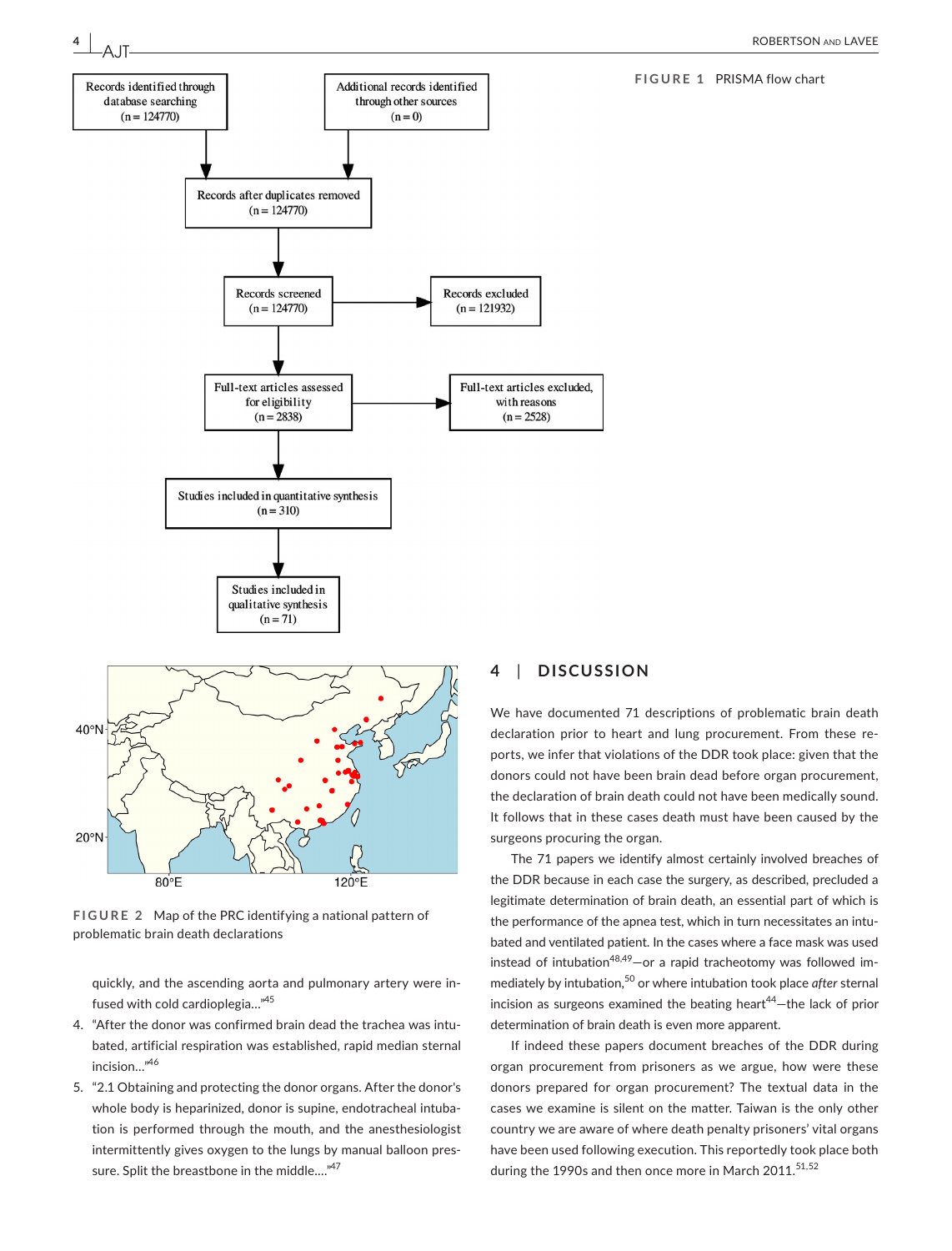According to a 2011 paper by Tsai et al.,  $51$  executions in Taiwan were typically carried out by firing squad. The prisoner was anesthetized prior to execution, and the bullet was aimed at the prisoner's head to preserve heart function. The prosecutor and a forensic doctor examined the body 20 min after the shooting to pronounce legal death. Finally, the prisoner was rushed to a nearby hospital for organ procurement. The problem the authors identify is the unreliable nature of inflicting brain death by firing squad: "The bullet penetrating the temporal bone of skull will not reach the brainstem, so a direct brainstem death could not occur. However, through causing intracranial hemorrhage, which will lead to increased intracranial pressure, herniation of the big brain [sic], and compression of the brainstem, this could possibly cause brainstem death to occur. However, such a means is indirect, imprecise and unreliable."<sup>51(p12)</sup>

In this scenario, the authors write, cranial damage renders the typical means of establishing brain death—coma, absence of brainstem reflexes (i.e., pupil movement, facial and tracheal response), and lack of autonomous breathing (ascertained by the apnea test) almost impossible. "As a result, when being transferred from execution chamber to hospital for transplantation, the death-row inmates… execution is continued after the firing squad and finished by transplantation surgeons."51(p12)

The Bellagio Taskforce in 1995 gave an even more explicit report of practice in Taiwan, which it says ended in 1994: "in Taiwan the physician sedated and intubated the prisoner and inserted an intravenous line prior to execution. Immediately after the prisoner was shot (in the head), the physician stemmed the blood flow, put the prisoner on the respirator, and injected compounds to raise blood pressure and cardiac output so as to keep the organs perfused. In this way, the physician became an intimate participant in the execution process, functioning not to preserve life but to manipulate death in the service of transplantation."<sup>52</sup>

The Taiwanese case highlights the challenges inherent in complying with the DDR when procuring hearts and lungs from executed prisoners. According to Tsai et al., this only took place with three prisoners in Taiwan before it was stopped.

The PRC papers we have identified do not describe how the donor was incapacitated before procurement, and the data is consistent with multiple plausible scenarios. These range from a bullet to the prisoner's head at an execution site before they are rushed to the hospital, like Tsai's description, or a general anesthetic delivered in the operating room directly before procurement. Paul et al. have previously proposed a hybrid of these scenarios to explain PRC transplant activity: a lethal injection, with execution completed by organ procurement. They write: "in cases in which thiopental's effect is insufficient and organ explantation begins immediately after cardiac arrest, the inmates may suffer from excruciating pain induced by organ explantation surgery, the surgical opening of the abdomen and/or chest."<sup>11</sup> It is also possible that a specialized device was used to inflict brain death in close quarters and thus insulate medical professionals from the process. A patent for a "Primary brainstem injury percussion machine" was held by a former PRC police chief involved in organ transplants.<sup>53</sup> The patent description says it was to be used

for medium-sized animals. There is no public evidence that it was ever used on humans. Previous anecdotal, eyewitness, and textual evidence is consistent with these accounts—including procurement from donors prior to death, $^{12}$  and targeted execution procedures intended to forestall cardiac arrest and thus minimize warm ischemic time.<sup>9</sup>

A question remains: why did the authors of these papers publish them at all, given the gravity of what they document? We propose this explanation: They are in Chinese, in Chinese academic and commercial databases, and they were produced for a small readership of peers. There are significant technical challenges in accessing the documents at scale. Even then, the DDR violations remain hidden—a phrase of a few characters in a paper several pages long. Gathering, organizing, discovering, and explaining the significance of this data requires a combination of Chinese-language expertise, technical competence, and knowledge of heart and lung transplant surgery. It is unlikely the authors anticipated these accounts would be compiled and analyzed when they wrote them over a decade ago, though they may have become alert to this possibility in more recent years.

Our data does not allow us to make quantifiable inferences about the representativeness of our sample for all heart and lung procurement surgeries in the PRC. Many of the 2838 papers caught in our search were not direct clinical reports. We do not know how many published clinical papers were inadvertently excluded from our analysis. Inadvertent exclusions may have happened for several reasons, including: (1) our failure to capture them from the original Chinese-language repositories, (2) our set of keywords and phrases developed in the pilot study being insufficient to fully capture the underlying phenomenon of interest, (3) our choice to focus on only very close string matches and thus limit the number of papers to closely examine to several hundred only. Further, the most significant inferential gap lies in the fact that we do not know what portion of total heart and lung transplant surgeries actually result in publications. Of these, an even smaller number detail the methods of donor procurement; and of these, only a portion describe the procedures we have discovered.

Many papers we encountered described similar surgical procedures but do not refer to donor brain death or donor intubation.<sup>54-59</sup> Papers of this sort are likely the majority of all publications about heart and lung procurement operations. They were only inadvertently caught in our search.

We identified over two dozen additional papers that described almost identical surgical procedures to the papers we classified as problematic BDD. In these papers, reference is often made  $(n = 16)$ to "establishing ventilation" (建立呼吸) or "maintaining ventilation" (维持呼吸) immediately following the declaration of donor brain death and/or just prior to procurement.<sup>60,61</sup> These descriptions in fact appear to capture the same clinical procedures as papers we did include, except the term "intubate" is absent. $62-69$ 

The only circumstances under which the DDR would not be violated in such cases is if the surgeons adhered to rigorous BDD protocols. In that case, the phrase "establish ventilation" could have referred to turning on the ventilator, not intubating the patient. This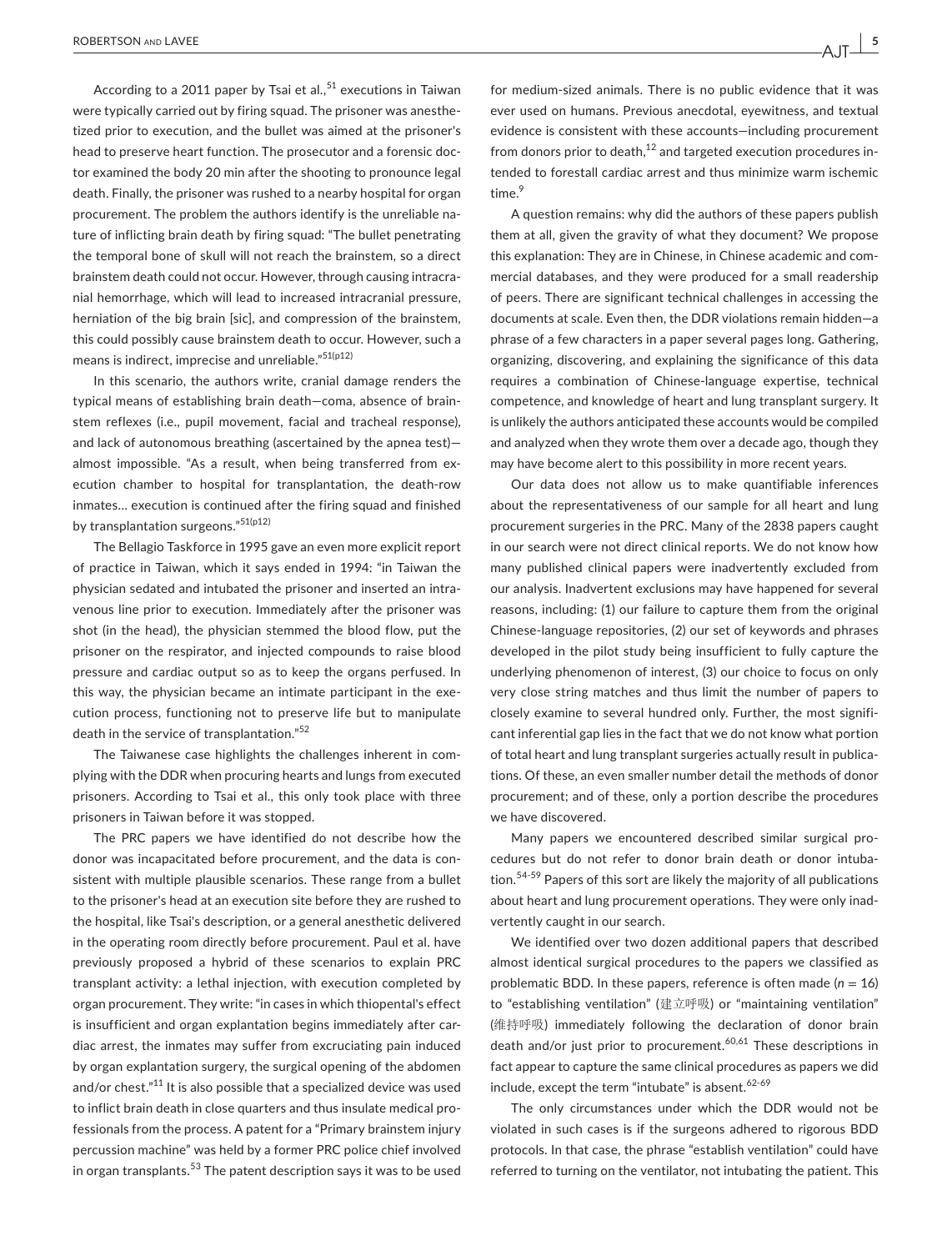**6 <sup>|</sup>** 

AJT

would only have been possible if the donor had *already* been intubated and the apnea test performed. However, none of this is described in the papers, despite the otherwise detailed descriptions of routine surgical procedures. Further, if the donor was intubated before determination of brain death, then brain death must have been achieved in a controlled manner—to prevent cardiac arrest prior to transportation to hospital and procurement—and surgeons must have insisted on risking the donor's cardiac death and ischemic damage while conducting the apnea test. This is a possible scenario, but we do not think it is the most plausible or practical one, and we found no evidence for it. Given the number of papers we identified and the clear benefits to transplant success they imply, we think it is most probable that "establish ventilation" simply refers to intubation. It also suggests that problematic BDD, and therefore likely DDR violations, may be more widespread than we can conclusively document.

Apart from the timing of intubation around BDD, there are two other indications of problematic BDD in the papers. These are: (1) establishing venous lines for introducing heparin around intubation time, $70-73$  and (2) injecting heparin intramuscularly. $74-76$  If the donor was a genuine brain-dead patient, venous lines would already have been established before BDD as part of antemortem treatment—they are never established just before organ procurement. The reference to intramuscular injection of heparin suggests that the donor had no peripheral venous lines before surgery and may even have been ambulant. This is consistent with eyewitness testimony about organ procurement from prisoners<sup>8,9</sup>; but it is not consistent with standard procurement procedures in brain dead donors.

During our review, we also came across papers that give clear reports of intubation *prior* to BDD in the context of procurement from reportedly voluntary donors. Such reports, particularly in recent years, are consistent with change of practice in line with official PRC claims of procurement from voluntary donors. (They are also consistent with increased *reporting* of ethical procurement surgery.) An example of such papers: "Three of the donors were normally healthy and in a deep coma, without spontaneous breathing. Mechanical ventilation was maintained through tracheal intubation; the brainstem reflex had disappeared, EEG was flat, and the transcranial Doppler ultrasound showed brain death patterns."<sup>77</sup>

Our analysis builds on testimonials of former PRC surgeons like Wang Guoqi and Enver Tohti, $8,12$  as well as the textual and interview research by investigators and researchers such as Ethan Gutmann, Robin Munro, Li Huige, Paul Norbert, the World Organization to Investigate the Persecution of Falun Gong, and others.<sup>9-11,13,14,78</sup> These sources have highlighted anecdotal and textual accounts of apparent DDR violations by surgeons. Our study, using systematic computational methods, corroborates them.

We think that our failure to identify more DDR violations relates to the difficulty of detecting them in the first instance, not to the absence of actual DDR violations in either the literature or practice. Our choice to tightly focus only on papers that made explicit reports of apparent DDR violations likely limited the number of problematic

papers we ultimately identified. We found similar descriptions of intubation and surgical procedures from liver and kidney donors, for instance, but they were not part of our study.<sup>79-82</sup> We thus suspect that we captured a tiny sample of a substantial hidden population.

Almost all global health bodies have condemned the use of prisoners for their organs in China. $83,84$  This is primarily due to the belief that the inherently coercive circumstances in which condemned prisoners are held impairs their (or their families') capacity to give free and informed consent to donate organs upon death.<sup>85</sup>

Chinese officials have alternately defended and criticized their own use of prisoners—often based on consent. As late as January 2015, the leader of the transplant sector, Dr. Huang Jiefu, told journalists: "I am not saying that I am against prisoners donating. If they found their conscience and want to donate their organs, it is fine, as long as it is within the citizen donation system..."<sup>36</sup> Yet just two months later he told a state-affiliated newspaper: "They [*i*.*e*. *prisoners*] were forced to donate… The family has to agree, and their parents didn't, they complained, they didn't even agree to the death sentence—how could they consent to organ donation?"<sup>86</sup>

Dr. Huang also attributes the success of organ transplantation in China to the supply of bodies provided by the PRC security apparatus: "We are deeply grateful to the many cadres in the judicial system, because without their cooperation, without organs donated from death row prisoners, China's transplantation system would not be as technologically advanced and mature as it is today."<sup>87</sup>

Dr. Huang is on record stating that in the PRC "transplant surgeons have absolutely no involvement with the process of execution."35(p194) Our research suggests otherwise. If the reports we examine are accurate, they indicate that heart and lung procurement by the surgeon was the proximate cause of the prisoner's death, thus directly implicating the surgeon in the execution.

As of 2021, China's organ transplant professionals have improved their reputation with their international peers. This is principally based on their claims to have ceased the use of prisoners as organ donors in 2015. The international transplantation community seems satisfied with the PRC's progress, and unconcerned with the apparent falsification of official datasets.<sup>29</sup>

While more voluntary donations are taking place in China than ever before, there are as yet no reliable data on the true scale of the reforms. It is also unclear whether and to what degree death row prisoners and prisoners of conscience are still being utilized as organ sources. Given the lack of sanctions and accountability for procurement of prisoner organs in the past, the strong financial incentives to continue such activity, and the difficulty of external observers of detecting it, it is unclear why Chinese hospitals would cease engaging in this profitable trade.

A final question is whether DDR violations continue in the present day. The most recent medical paper we found was published in 2015. There are several potential explanations for this. The most benign is that the reform program indeed ceased the use of prisoners, and thus these abuses. Alternatively, it may be because grassroots human rights activists and researchers exposed DDR violations in September 2014, and PRC officials are attentive to international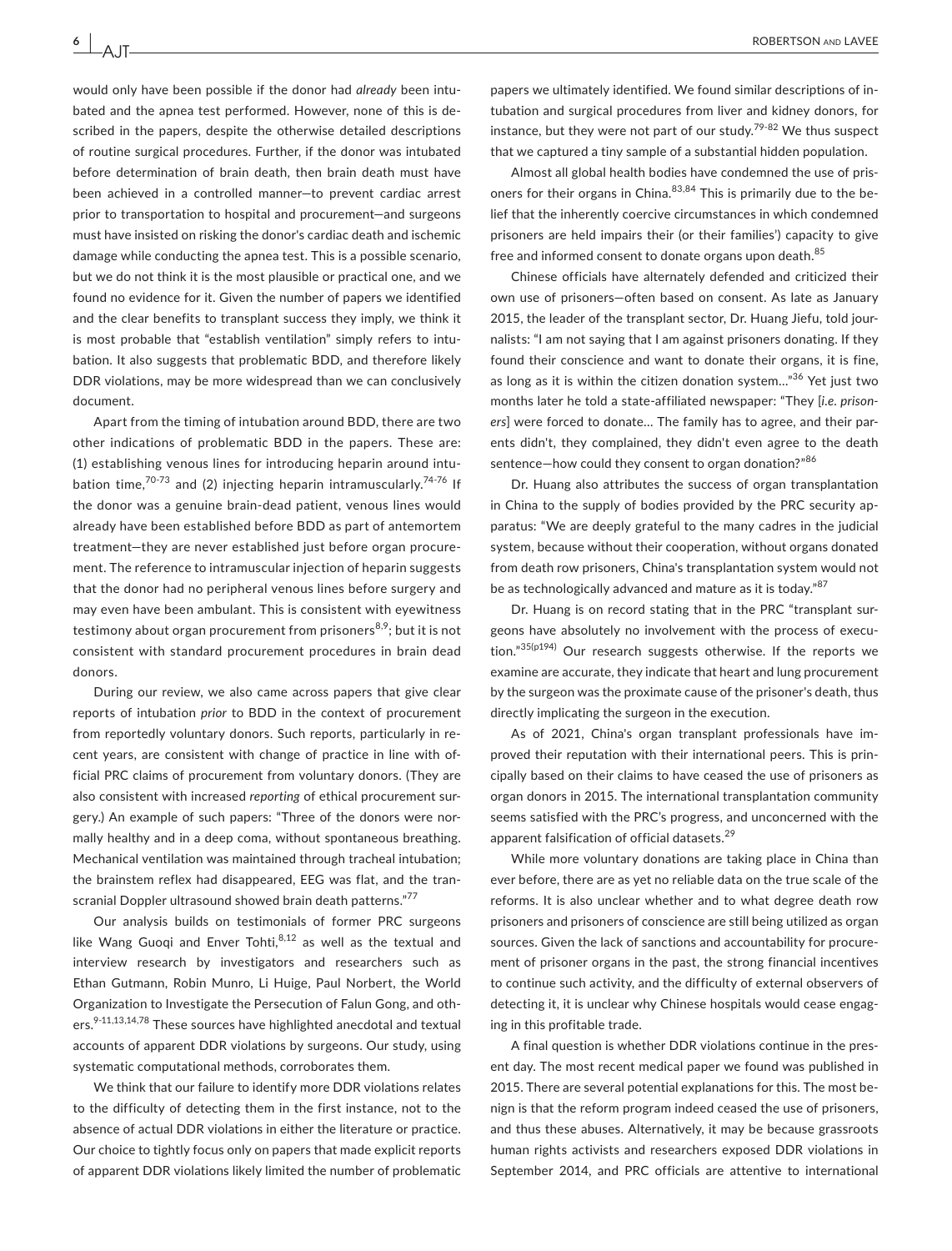perceptions.78 Instructions to state-managed medical journals to cease publishing such details could have been issued, and this could explain the absence of such admissions past 2015. The authors see no way to objectively adjudicate between these two potential interpretations.

The major unknown is whether prisoners are still being used as an organ source in the PRC. If they are not, then the sort of DDR violations we have identified would naturally no longer occur. But if prisoners—of whatever sort—are indeed still being used as an organ source, we think it is most rational to believe that the procurement of their organs continues to occasion violations of the DDR.

#### **ACKNOWLEDGMENT**

The authors are grateful for the time and thought of the following people: Wendy Rogers, Tobias Smith, Martin Elliott, Daniel Fu-Chang Tsai, David McGiffin, Benjamin Goldsmith, Katrin Travouillon, Katrine Beauregard, Kenneth Benoit, Bermond Scoggins, Sophia Fang, Raymond L. Hinde, Michael Kumove, and Sarah J. Hinde.

#### **DISCLOSURE**

The authors of this manuscript have no conflicts of interest to disclose as described by the *American Journal of Transplantation*.

#### **OPEN RESEARCH BADGES**

### 60

This article has earned Open Data and Open Materials badges. Data and materials are available at: [https://doi.org/10.7910/DVN/](https://doi.org/10.7910/DVN/XNGDPE) [XNGDPE](https://doi.org/10.7910/DVN/XNGDPE) and [github.com/mpr1255/dead\\_donor\\_replication](http://github.com/mpr1255/dead_donor_replication).

#### **DATA AVAILABILITY STATEMENT**

Replication materials are available on the Harvard Dataverse at <https://doi.org/10.7910/DVN/XNGDPE>and on GitHub at [github.](http://github.com/mpr1255/dead_donor_replication) [com/mpr1255/dead\\_donor\\_replication.](http://github.com/mpr1255/dead_donor_replication)

#### **ORCID**

Matthew P. Robertson<sup>D</sup> <https://orcid.org/0000-0003-2545-8918> *Jacob Lavee* <https://orcid.org/0000-0002-3641-1114>

#### **ENDNOTE**

 $1$  The modifications to the flowchart are explained in the ./code/05\_ prisma.R file.

#### **REFERENCES**

- 1. Robertson JA. Delimiting the donor: the dead donor rule. *Hastings Cent Rep*. 1999;29(6):6-14.
- 2. de Groot YJ, de Groot YJ, Kompanje EJO. Dead donor rule and organ procurement. *Pediatric Crit Care Med*. 2010;11:314.
- 3. Litton P. Physician participation in executions, the morality of capital. *J Law Med Ethics*. 2013;41(1):333-352. [10.1111/jlme.12024](https://doi.org/10.1111/jlme.12024)
- 4. Heath MJ. Revisiting physician involvement in capital punishment: medical. *Mayo Clin Proc*. 2008;83(1):115-116; author reply 121. [10.4065/83.1.115](https://doi.org/10.4065/83.1.115)
- 5. Reality Check Team Death Penalty: How Many Countries Still Have It? BBC; 2020. Accessed February 12, 2022. [https://web.](https://web.archive.org/web/20201018033311/https://www.bbc.com/news/world-45835584) [archive.org/web/20201018033311/https://www.bbc.com/news/](https://web.archive.org/web/20201018033311/https://www.bbc.com/news/world-45835584) [world-45835584](https://web.archive.org/web/20201018033311/https://www.bbc.com/news/world-45835584)
- 6. Hood R, Hoyle C. *The Death Penalty: A Worldwide Perspective*. Oxford University Press; 2015.
- 7. Hamilton DA. *History of Organ Transplantation: Ancient Legends to Modern Practice*. University of Pittsburgh Press; 2012.
- 8. Wang G Statement of Wang Guoqi, Former Doctor, Chinese People's Liberation Army Hospital: Organs for Sale: China's Growing Trade and Ultimate Violation of Prisoners' Rights. Hearing Before the Subcommittee on International Operations and Human Rights of the Committee on International Relations House of Representatives. 2001. Accessed February 12, 2022. [https://](https://perma.cc/E25G-T5K7) [perma.cc/E25G-T5K7](https://perma.cc/E25G-T5K7)
- 9. Human Rights Watch. China: organ procurement and judicial execution in China. Vol 6. In: Munro R, ed. *Human Rights Watch/Asia*; 1994.
- 10. Paul NW, Caplan A, Shapiro ME. Human rights violations in organ procurement practice in China. *BMC Med Ethics*. 2017;18(1):11. [10.1186/s12910-017-0169-x](https://doi.org/10.1186/s12910-017-0169-x)
- 11. Paul NW, Caplan A, Shapiro ME, Els C, Allison KC, Li H. Determination of death in execution by lethal injection in China. *Camb Q Healthc Ethics*. 2018;27(3):459-466. [10.1017/S096318011](https://doi.org/10.1017/S0963180117000846) [7000846](https://doi.org/10.1017/S0963180117000846)
- 12. Tohti E. Independent Tribunal into Forced Organ Harvesting in China: China Tribunal. 2019. Accessed February 12, 2022. [https://](https://web.archive.org/web/20211008215312/chinatribunal.com/wp-content/uploads/2019/03/A15_Submission_ID459T_EnverTohti_PD.pdf) [web.archive.org/web/20211008215312/chinatribunal.com/](https://web.archive.org/web/20211008215312/chinatribunal.com/wp-content/uploads/2019/03/A15_Submission_ID459T_EnverTohti_PD.pdf) [wp-content/uploads/2019/03/A15\\_Submission\\_ID459T\\_Enver](https://web.archive.org/web/20211008215312/chinatribunal.com/wp-content/uploads/2019/03/A15_Submission_ID459T_EnverTohti_PD.pdf) [Tohti\\_PD.pdf](https://web.archive.org/web/20211008215312/chinatribunal.com/wp-content/uploads/2019/03/A15_Submission_ID459T_EnverTohti_PD.pdf)
- 13. Gutmann E. *The Slaughter: Mass Killings, Organ Harvesting, and China's Secret Solution to Its Dissident Problem*. Prometheus Books Amherst; 2014.
- 14. Li H. Submission to the China Tribunal by Li Huige: Live Organ Harvesting. China Tribunal; 2019. Accessed February 12, 2022. [https://web.archive.org/web/20201111182639/chinatribunal.](https://web.archive.org/web/20201111182639/chinatribunal.com/wp-content/uploads/2019/03/A11_Submission_DrHuigeLi_PD.pdf) [com/wp-content/uploads/2019/03/A11\\_Submi](https://web.archive.org/web/20201111182639/chinatribunal.com/wp-content/uploads/2019/03/A11_Submission_DrHuigeLi_PD.pdf) ssion\_DrHui [geLi\\_PD.pdf](https://web.archive.org/web/20201111182639/chinatribunal.com/wp-content/uploads/2019/03/A11_Submission_DrHuigeLi_PD.pdf)
- 15. Macartney J. *China to 'Tidy Up' Trade in Executed Prisoners' Organs*. Times Online; 2005.
- 16. Huang J, Mao Y, Millis JM. Government policy and organ transplantation in China. *Lancet*. 2008;372(9654):1937-1938. [10.1016/](https://doi.org/10.1016/S0140-6736(08)61359-8) [S0140-6736\(08\)61359-8](https://doi.org/10.1016/S0140-6736(08)61359-8)
- 17. Allison KC, Caplan A, Shapiro ME, et al. Historical development and current status of organ procurement. *BMC Med Ethics*. 2015;16(1):85. [10.1186/s12910-015-0074-0](https://doi.org/10.1186/s12910-015-0074-0)
- 18. Huang J, Millis JM, Mao Y, Millis M. A pilot programme of organ donation after cardiac death in China. *Lancet*. 2012;379(9818):862- 865. [10.1016/S0140-6736\(11\)61086-6](https://doi.org/10.1016/S0140-6736(11)61086-6)
- 19. Danovitch GM, Shapiro ME, Lavee J. The use of executed prisoners as a source of organ transplants. *Am J Transplant*. 2011;11(3):426- 428. [10.1111/j.1600-6143.2010.03417.x](https://doi.org/10.1111/j.1600-6143.2010.03417.x)
- 20. Smith T. Body count politics: quantification, secrecy, and capital punishment in China. *Law Soc Inq*. 2020;45(3):706-727. [10.1017/](https://doi.org/10.1017/lsi.2020.10) [lsi.2020.10](https://doi.org/10.1017/lsi.2020.10)
- 21. Xu G. Former Health Minister: Zhou Yongkang's Downfall Broke the Profit Chain Using Death Row Prisoner Organs. Phoenix (via Caijing). 2015. Accessed February 12, 2022. [https://web.](https://web.archive.org/web/20180611154503/http://politics.caijing.com.cn/20150316/3840670.shtml) [archive.org/web/20180611154503/http://politics.caijing.com.](https://web.archive.org/web/20180611154503/http://politics.caijing.com.cn/20150316/3840670.shtml) [cn/20150316/3840670.shtml](https://web.archive.org/web/20180611154503/http://politics.caijing.com.cn/20150316/3840670.shtml)
- 22. China Tribunal. Interim Judgement; 2018. [https://chinatribunal.](https://chinatribunal.com/interim-judgement/) [com/interim-judgement/](https://chinatribunal.com/interim-judgement/)
- 23. Kirk AD, Knechtle SJ, Larsen CP. *Textbook of Organ Transplantation Set*. John Wiley & Sons; 2014.
- 24. Hu D. *National Health and Family Planning Commission: China's Organ Donation and Transplant Numbers are Ranked Second in the World*.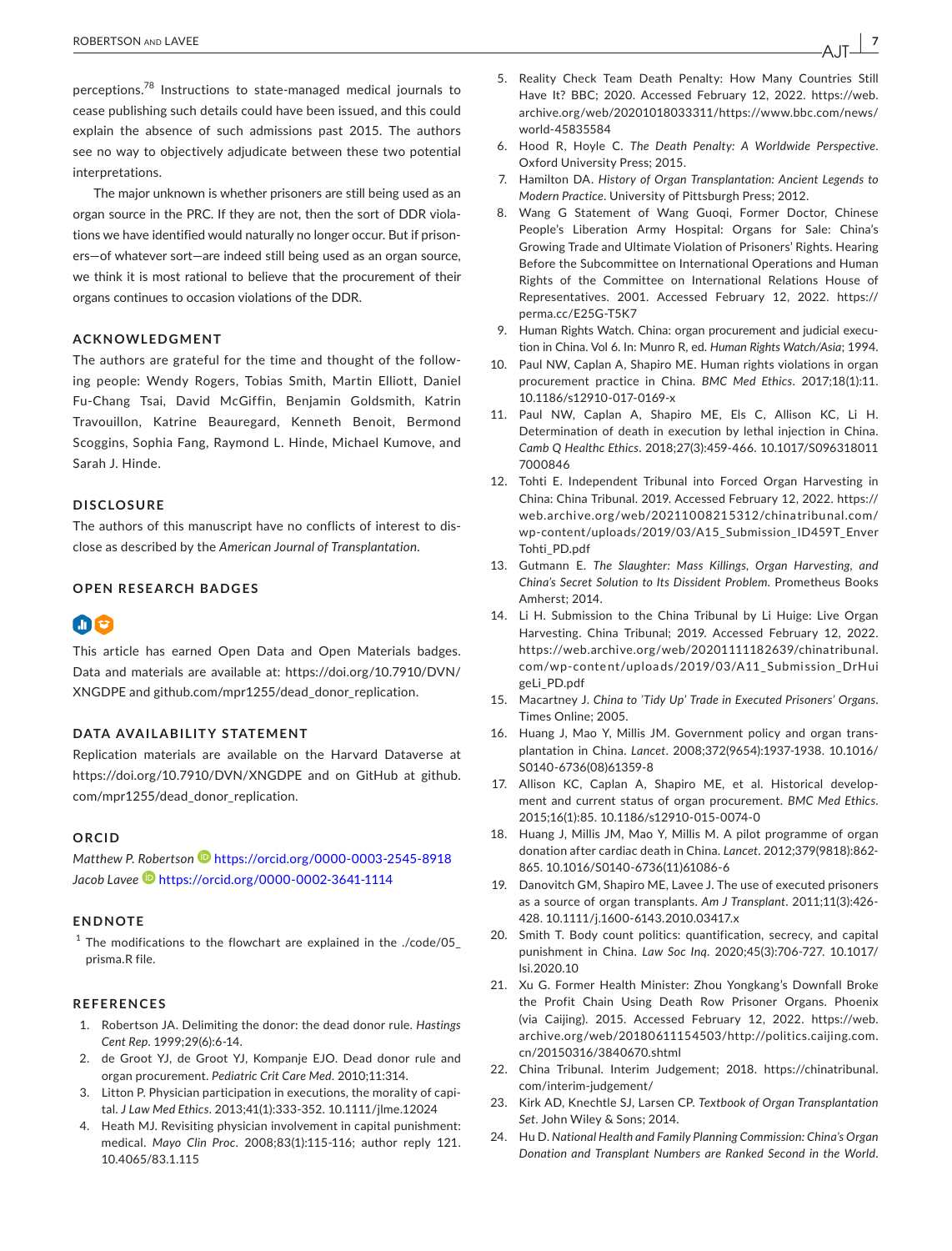The Paper; 2019. Accessed February 12, 2022. [https://web.archi](https://web.archive.org/web/20191110015608/www.thepaper.cn/newsDetail_forward_4624577) [ve.org/web/20191110015608/www.thepaper.cn/newsDetail\\_](https://web.archive.org/web/20191110015608/www.thepaper.cn/newsDetail_forward_4624577) [forward\\_4624577](https://web.archive.org/web/20191110015608/www.thepaper.cn/newsDetail_forward_4624577)

- 25. United Network for Organ Sharing. Organ Transplants in United States Set Sixth Consecutive Record in 2018. 2019. Accessed February 12, 2022. [https://web.archive.org/web/2021022610](https://web.archive.org/web/20210226104401/https://unos.org/news/organ-transplants-in-united-states-set-sixth-consecutive-record-in-2018/) [4401/https://unos.org/news/organ-transplants-in-united-states](https://web.archive.org/web/20210226104401/https://unos.org/news/organ-transplants-in-united-states-set-sixth-consecutive-record-in-2018/)[set-sixth-consecutive-record-in-2018/](https://web.archive.org/web/20210226104401/https://unos.org/news/organ-transplants-in-united-states-set-sixth-consecutive-record-in-2018/)
- 26. Nanjing Drum Tower Hospital. *Nanjing Drum Tower Hospital Transplant Center*. Nanjing Drum Tower Hospital Transplant Center; 2021. <http://njtransplant.com/>
- 27. Lovehandy Healthcare Service. Kidney Transplant. [http://tran-kid.](http://tran-kid.com/) [com/](http://tran-kid.com/)
- 28. Liu H. *Huang Jiefu: China Will Become the World's Largest Organ Transplant Country, But There's Still a Lot of Organ Waste*. Beijing Daily; 2020. Accessed February 12, 2022. [https://web.archi](https://web.archive.org/web/20220212000852/https://www.sohu.com/a/.433179399_139908) [ve.org/web/20220212000852/https://www.sohu.com/a/.43317](https://web.archive.org/web/20220212000852/https://www.sohu.com/a/.433179399_139908) [9399\\_139908](https://web.archive.org/web/20220212000852/https://www.sohu.com/a/.433179399_139908)
- 29. Robertson MP, Hinde RL, Lavee J. Analysis of official deceased organ donation data casts doubt on the credibility of China's organ transplant reform. *BMC Med Ethics*. 2019;20(1):79.
- 30. Zhao H, Wu N. *Exclusive Interview with Huang Jiefu: The China Organ Transplant Field Justly and Honorably Steps onto the World Stage*. Health World; 2015. Accessed February 12, 2022. [https://perma.](https://perma.cc/X73M-HNRX) [cc/X73M-HNRX](https://perma.cc/X73M-HNRX)
- 31. Zhang Y. China's Use of Death Row Prisoners for Transplants Will Become a Thing of the Past. Beijing Youth Daily. 2015. Accessed February 12, 2022. [https://web.archive.org/web/2018042521](https://web.archive.org/web/20180425212750/http://www.byb.cn/doc_9111.aspx) [2750/http://www.byb.cn/doc\\_9111.aspx](https://web.archive.org/web/20180425212750/http://www.byb.cn/doc_9111.aspx)
- 32. CNN. China Hopes Organ Donor System Stops Trafficking; 2009. <https://archive.is/SA46A>
- 33. Chen X. *Clinical Guidelines for Organ Transplantation*, 3rd ed. Science Press; 2013.
- 34. Chen Z, et al. China's first international standardized braindead voluntary free organ donation and successful transplantation-24 donors, 106 organs. Rescue 100 transplant patients. In: *Proceedings of the Sixth National Conference on Thoracic and Cardiovascular Surgery of the Chinese Medical Association (Thoracic Surgery)*; 2006.
- 35. Huang J. Ethical and legislative perspectives on liver transplantation in the People's Republic of China. *Liver Transpl*. 2007;13(2):193- 196. [10.1002/lt.21081](https://doi.org/10.1002/lt.21081)
- 36. Wu X. *Huang Jiefu: I've Only Witnessed Organ Harvesting Once But Feel there's Need for Change*. Phoenix Television; 2015. Accessed February 12, 2022. [https://web.archive.org/web/2021122007](https://web.archive.org/web/20211220070929/https://news.ifeng.com/a/20150111/42906812_0.shtml) [0929/https://news.ifeng.com/a/20150111/42906812\\_0.shtml](https://web.archive.org/web/20211220070929/https://news.ifeng.com/a/20150111/42906812_0.shtml)
- 37. Baojian C. Concept and diagnostic criteria of brain death. *Foreign Med (Int Med)*. 1986;7.
- 38. Hanming Y. The latest understanding and prospects of brain death. *China Emerg Med*. 1993;13(06).
- 39. Tianxi Z. Awareness of the diagnostic criteria of 'brain death'. *Chin J Neurosurg Dis Res*. 2003;2(2):97-99.
- 40. Tianxi Z. *A Discussion on the Clinical Diagnosis Standards of Brain Death*. Chinese Journal of Internal Medicine; 2004.
- 41. van der Loo MPJ. The stringdist package for approximate string matching. *R J*. 2014;1:111-122. Accessed February 12, 2022. <https://cran.r-project.org/web/packages/stringdist/index.html>
- 42. Kahle D, Wickham H. ggmap: spatial visualization with ggplot2. *R J*. 2013;5(1):144-161. Accessed February 12, 2022. [https://journal.r](https://journal.r-project.org/archive/2013-1/kahle-wickham.pdf)[project.org/archive/2013-1/kahle-wickham.pdf](https://journal.r-project.org/archive/2013-1/kahle-wickham.pdf)
- 43. Juwu W, Zongming H, Zhizeng W, Xingfang L. Preliminary experience of 3 cases of heart transplantation anesthesia. *Shanghai Med J*. 1980;10.
- 44. Chenyuan Y, Junjian C, Zongquan S, et al. A case report of orthotopic heart transplantation. *J Clin Cardiol*. 1995;1.
- 45. Weiquan X, Tao H, Xiaodong P, Tong C, Qiurong C. A case of allogeneic combined heart-lung transplantation. *Chin J Clin Thor Cardiovasc Surg*. 1997;4.
- 46. Wei W, Zhongming Z, Quansheng S, et al. Resection and protection of donor heart for orthotopic heart allograft transplantation. *Acta Academiae Medicinae Xuzhou*. 2004;3.
- 47. Yuchen P, Yongbo X, Aiguo L, Zhongquan Z, Kaiwei T, Yan Z. Preliminary experience of simultaneous extraction of donor heart and lung. *Chin J Clin Thoracic Cardiovasc Surg*. 2015;8.
- 48. Jian L, Suocheng C, Kangrong W, Guoxiang R, Changqing D. Discussion on the adoption and protection of donor heart in heart transplantation. *J Zhenjiang Med Coll*. 2004;1.
- 49. Wangsheng C, Daxin C, Limin C, Qixiang S, Shuibo Z. Cardiopulmonary bypass management in a case of orthotopic heart transplantation. *Military Med J South China*. 2005;3.
- 50. Jiasheng Y, Dejian L, Xuewei L, Changcheng L, Yanen Z, Runyi S. Adoption and protection of donor heart in orthotopic heart transplantation. *Clin Med*. 2002;4(8).
- 51. Tsai DF-C, Tsai M-K, Ko W-J. Organs by firing squad: the medical and moral implausibility of death penalty organ procurement. *Am J Bioethics*. 2011;11(10):11-13. [10.1080/15265161.2011.603805](https://doi.org/10.1080/15265161.2011.603805)
- 52. Rothman DJ, Rose E, Awaya T, et al. The Bellagio task force report on transplantation, bodily integrity, and the international traffic in organs. *Transplant Proc*. 1997;29(6):2739-2745.
- 53. Wang L, Yin Z, Zhao H & Wang Z Primary brainstem injury percussion machine; 2012. [https://patents.google.com/patent/CN202](https://patents.google.com/patent/CN202376254U/en) [376254U/en](https://patents.google.com/patent/CN202376254U/en)
- 54. Mingzheng L, Lihuan L, Mu J, Yuefu W, Jianhui W. Anesthesia treatment of orthotopic heart transplantation. *Chin J Anesthesiol*. 2006;12.
- 55. Zhu Z, Changming Z, Shahding I, et al. A case report of allogeneic single lung transplantation. *Chin J Organ Transplant*. 2006;2.
- 56. Yongfeng S, Shijiang Z, Chenjun H, et al. Single lung transplantation for end-stage lung disease (report of 4 cases). *Acta Universitatis Medicinalis Nanjing(Natural Science)*. 2007;11.
- 57. Ning X, Qiang X, Jingyu C, et al. 6 cases of heart and lung transplantation during the same period. *J Clin Rehabil Tissue Eng Res*. 2011;18.
- 58. Hongying X. Surgical cooperation for heart transplantation. *Chin J Urban Rural Enter Hyg*. 2017;9.
- 59. Qiong L, Yunying J. Surgical cooperation and nursing for sequential double lung transplantation. *J Clin Nurs*. 2007;6.
- 60. Wangfu Z, Qiuming X, Zidao C, et al. Long-term cardiac function of three cases of heart transplantation. *Chin J Clin Thoracic Cardiovasc Surg*. 1997;4.
- 61. Jichun L, Jianjun X, Yuhua W, et al. Clinical study of orthotopic heart transplantation. *Acta Academiae Medicinae Jiangxi*. 2006;2.
- 62. Kai D, Minsheng W. Application and safety of spontaneous breathing provocation test in patients with brain death. *Med Rev*. 2020;16.
- 63. Bo Y, Wangfu Z, Xueqi L, Zhenzhong G, Qiuming X. Treatment of severe chronic keshan disease—heart transplantation (report of 3 cases). *Chin J Epidemiol*. 1999;1.
- 64. Li X, Bingyi S, Ming C, Wenqiang Z. Dynamic observation of HLA-G5 expression in a heart transplant recipient. *Beijing Biomed Eng*. 2007;4.
- 65. Bin H, Shengcai H, Hui L, et al. Protective effect of LPD liquid on non-heartbeat donor lung. *Chin J Thoracic Cardiovasc Surg*. 2007;3.
- 66. Qiuming X, Xiuyu X, Wangfu Z, et al. Introduction to the first prize project in 2001. Experimental and clinical application research on homologous orthotopic heart transplantation. *China Med News*. 2002;6(10).
- 67. Ning X, Jingyu C, Qiang X, et al. Different recipients received six heart and lung transplants from the same donor at the same time. *Chin J Organ Transplant*. 2007;11.
- 68. Guocheng S, Zhenjie C, Weiyong L, Mingming W, Guang Y. Protection of donor heart in orthotopic heart transplantation of homogeneous. *J Fourth Military Med Univ*. 2000;5(21).

AJT